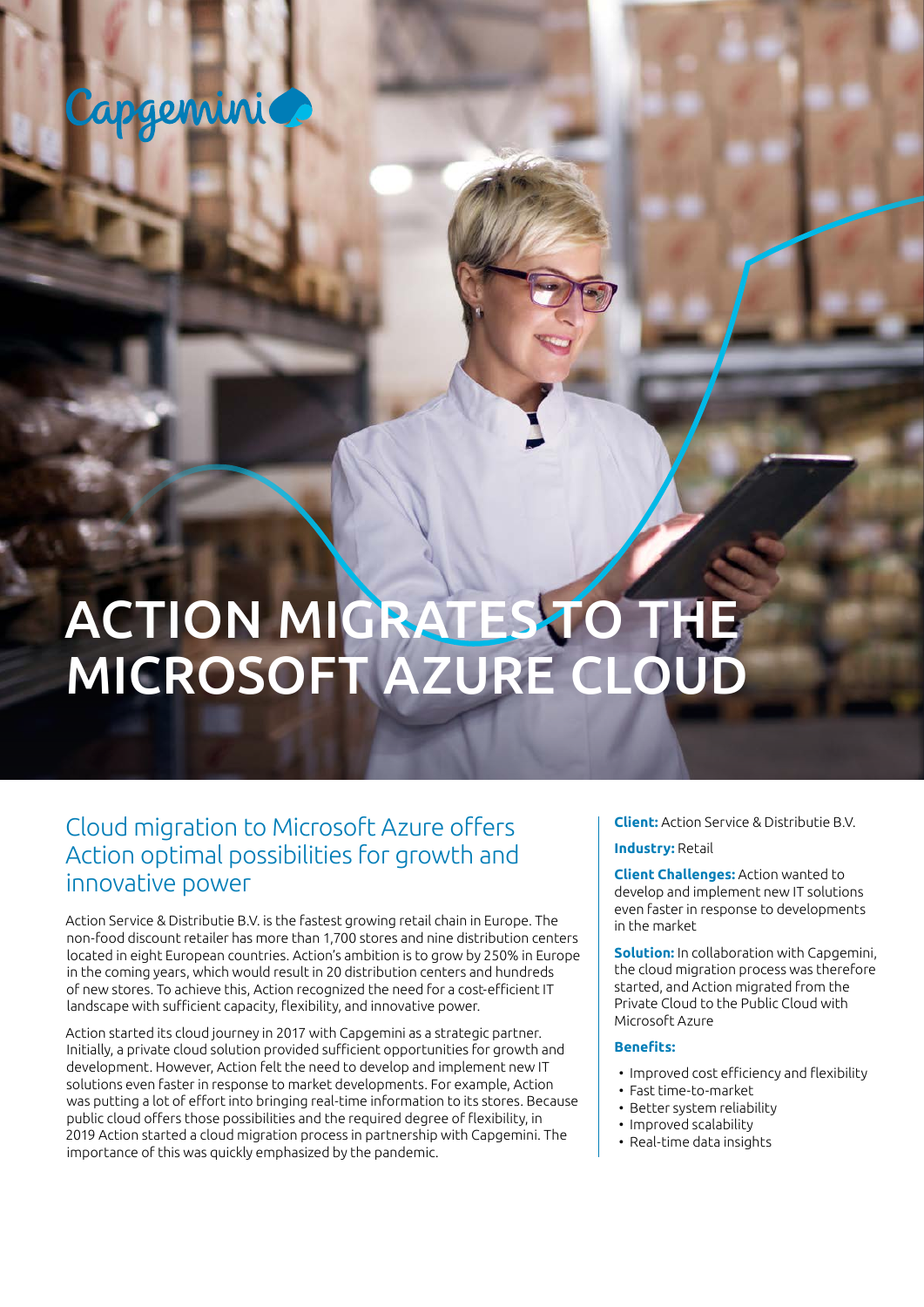#### **ACTION MOVES SEAMLESSLY TO THE CLOUD**

Based on its long-term collaboration with Capgemini, Action had a strong preference for Microsoft Azure as the cloud platform for its migration. Together with Microsoft, Action and Capgemini developed an effective cloud migration model with clear investments combined with maximum flexibility. Migrating the entire production environment to Microsoft Azure went almost seamlessly. "*I am almost surprised by how smoothly that went,*" says Jens Burgers, Director of Technology & IT at Action. "*For our internal organization, it was an invisible transition resulting in an incredibly fast-reacting landscape that gives us the required degree of flexibility.*"

Action's business model is strongly based on physical stores with a very broad and flexible product range and competitive offers. This attracts millions of customers to the stores to view the products and make their purchasing decisions on the spot. However, the pandemic and the forced closure of all stores in 2020 created a sudden need for an online shopping platform. The cloud migration offered Action and Capgemini the opportunity to set up a successful pilot project for online shopping via click & collect in France, cost-efficiently and at lightning speed. This was then rolled out across Europe in no time.

#### **DATA-DRIVEN BUSINESS PROCESSES**

Action and Capgemini successfully introduced a futureproof cloud platform that optimally supports the company's business goals. As a result, Action's primary SAP system is combined with many Software-as-a-Service (SAAS) solutions operating in the cloud. "*Normally, we had to reserve time and be well-prepared to expand our infrastructure, but we can now do this on the fly,*" says Jens Burgers. "*When we send out a newsletter, seven million customers come onto the website in* 

*groups at the same time. Our IT landscape now shifts up a gear very quickly without incurring disproportionate costs.*"

From within its sustainable customer relationship, Action and Capgemini remain closely involved in project support and application development to keep building the future together. The cloud-based IT landscape now enables Action to work with data-driven business processes and offers powerful new possibilities. Jens Burgers explains: "*We now have access to real-time dashboards with sales data from all stores, for example. This allows an individual store to optimize its operation. But also, a regional manager who walks into a store can immediately see via his or her cloud-enabled application how that store is running and what is going well or not so well.*"

#### **THE FUTURE OF CLOUD**

The cloud migration has resulted in a different way of working. This also creates expectations for the future for Jens Burgers: "*I expect Capgemini, as our service provider, to respond automatically to our capacity needs, as it were. Discussions about capacity and associated investments are no longer necessary. I would like to see cloud suppliers and system integrators dare to invest more in the relatively uncertain future of cloud. I expect that the more customers that be in the public cloud, the more attractive the rates will become. I believe that is the future of cloud.*"

The cloud facilitates rapid and flexible growth in Action's number of stores and distribution centers on the one hand, and the development of existing and new applications on the other. This means that Action can act very quickly and in accordance with its strategy. "*If we hadn't started the cloud migration, then all kinds of developments would take longer,*" Jens Burgers is convinced. "*That hampers your innovative strength and you will lag behind the competition. I am happy that our cloud migration is over, so that we can continue to build on the next phase. I can now fully focus on that.*"

*I expect Capgemini, as our service provider, to respond automatically to our capacity needs, as it were. Discussions about capacity and associated investments are no longer necessary. I would like to see cloud suppliers and system integrators dare to invest more in the relatively uncertain future of cloud. I expect that the more customers that be in the public cloud, the more attractive the rates will become. I believe that is the future of cloud."* 

**Jens Burgers** Director of Technology & IT at Action